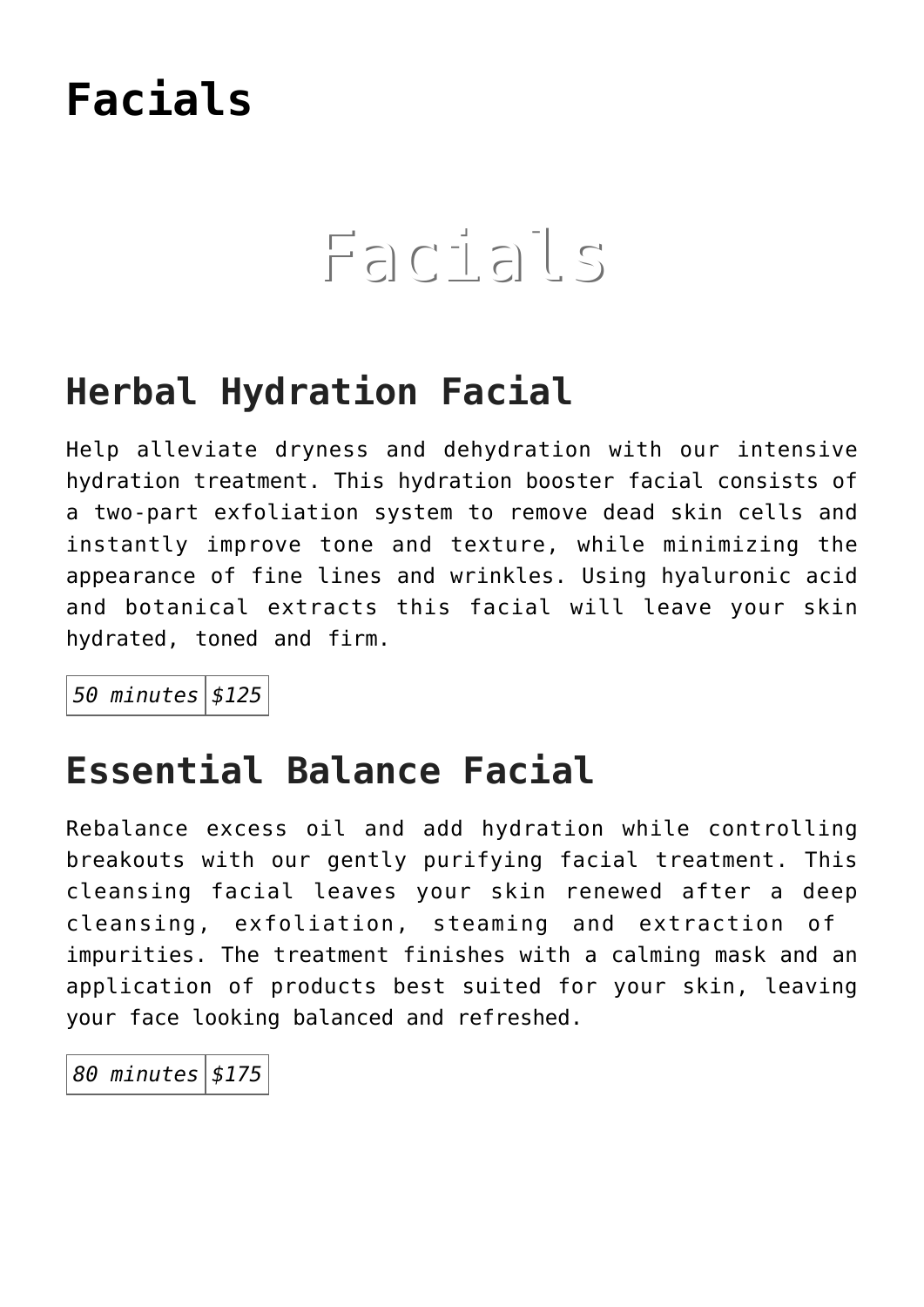### **Renewed Radiance Facial**

Reviving your skin's youthful texture, this treatment is a powerful anti-aging facial that boosts cell turnover, while firming and lifting mature skin. Powerful antioxidants and vitamins A, C and E promote circulation while improving your skin's texture and elasticity to resist premature aging to promote a more youthful appearance. 80-minute treatment includes LED light therapy mask.

| 50 minutes | \$140 |
|------------|-------|
| 80 minutes | \$195 |

### **Gentleman's Facial**

This results-oriented facial deeply cleanses, hydrates and soothes irritated skin leaving your complexion instantly energized. The facial uses natural botanical nutrients at the highest level of purity and potency to create the most effective eco-friendly grooming system for men. Following exfoliation and steam, this treatment finishes with a face, scalp and neck massage.

*50 minutes \$125*

### **Dermaclear Facial**

Ideal for those acneic skin and congested pores, this treatment goes beyond the typical cleansing and purifying process. Using a high frequency machine to eradicate bacteria, this facial is highly beneficial in healing and calming the skin, as well as reducing inflammation. For maximum results, this treatment is recommended to be done in a series of 3 to 6 sessions. Ask your esthetician for more information.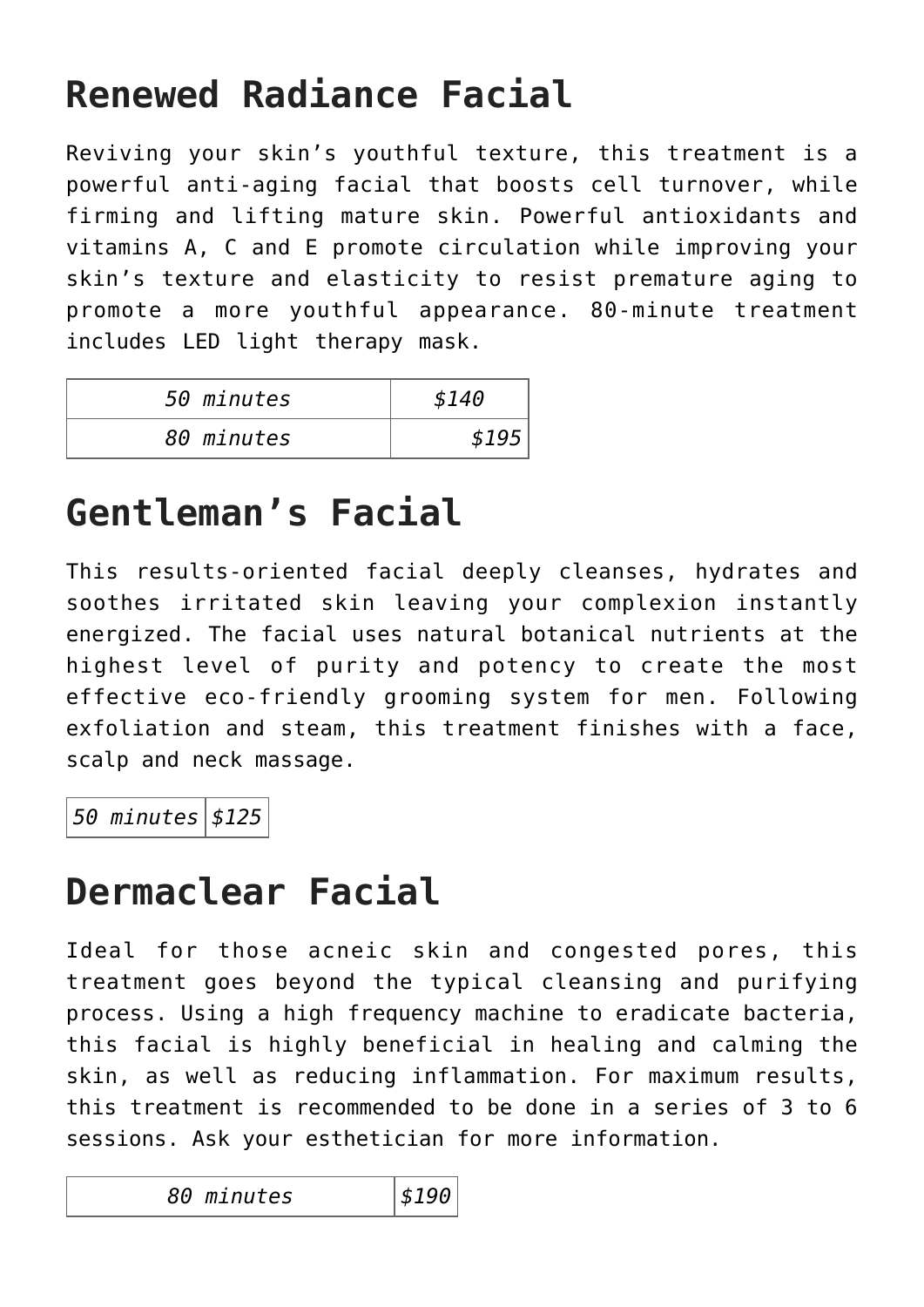*Series of 6 (per session) \$175*

### **Dermaplaning Facial**

This skin care treatment removes dead skin cells and vellus hair, aka peach fuzz to leave your skin feeling smooth and supple. You skin is gently exfoliating using a surgical sterile scalpel to remove unwanted hair. The benefits are instantaneous with no downtime. The service concludes with a beneficial cooling mask to remove redness. This procedure is recommended every 4 to six weeks depending on hair growth.

*50 minutes \$125*

### **Microdermabrasion Facial**

One of the easiest and most effective anti-aging treatments, the Microdermabrasion facial softens fine lines, wrinkles and smooths coarsely textured skin damaged from the sun, acne, hyperpigmentation and the effects of premature aging. By gently buffing the skin, microdermabrasion makes it easier for serums and skin care products to penetrate deeper into the layers of the skin. Results include a skin texture that is brighter, smoother and rejuvenated. Add one of the Spa's many mild peels for optimal results.

*80 minutes \$195*

### **Deep Cleansing Back Facial**

This soothing and clarifying back facial is the ideal preparation for beach weather, formals and weddings and helpful for skin congestion or hormone fluctuations. Designed to balance the skins natural oils and draw out impurities, this treatment begins with deep cleansing and steam to open pores and lift impurities, followed by a gentle exfoliation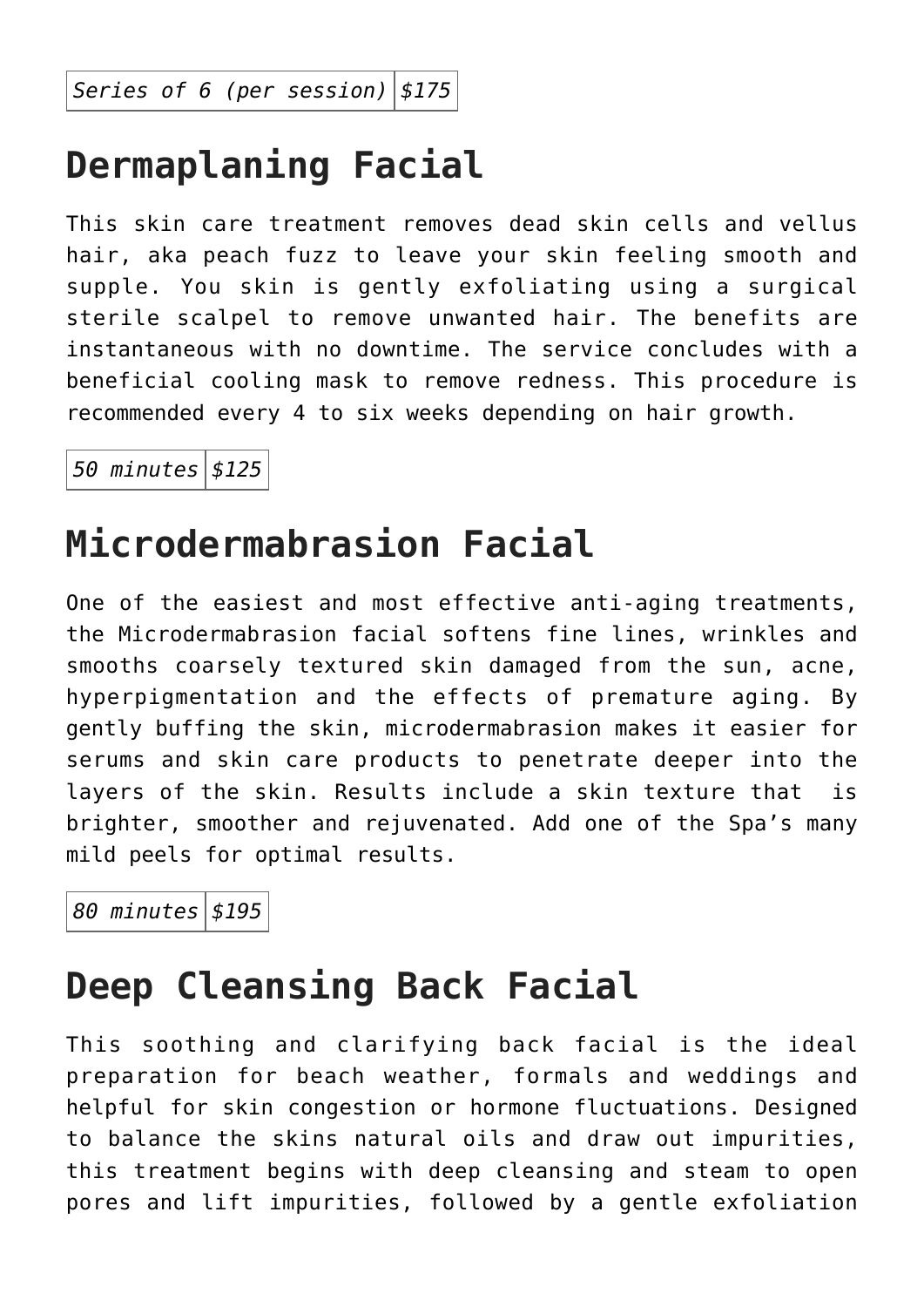and clarifying mask. Leaves your back renewed and refreshed.

*50 minutes \$110*

### **Hydro-Dermabrasion Facial**

The ultimate in resurfacing and fusion technology, this noninvasive facial provides cleansing, exfoliation, vortex extractions, and hydration. Suitable for all skin types, this facial integrates cutting edge ingredients such as antioxidants, peptides or hyaluronic acid to nourish your skin and create a uniquely customizable experience.

The 80-minute treatment includes the LED light therapy mask.

| 50 minutes | \$215 |
|------------|-------|
| 80 minutes | \$295 |

### **The Greenhouse Signature Seasonal Facial**

Our signature facial begins with an in-depth skin analysis for a truly customized facial experience, tailoring this treatment to meet your skincare concerns and bring your complexion to perfection. The end result will be to brighten skin, noticeably improve tone and texture, while rejuvenating essential nutrients. Your skin will be radiant and hydrated! And while we are pampering your face, we will pamper your hands and feet with a seasonal scrub.

*80 minutes \$200*

### **Express Facial**

The perfect facial for those on the go, your skin will savor a purifying cleansing treatment and gentle exfoliation that will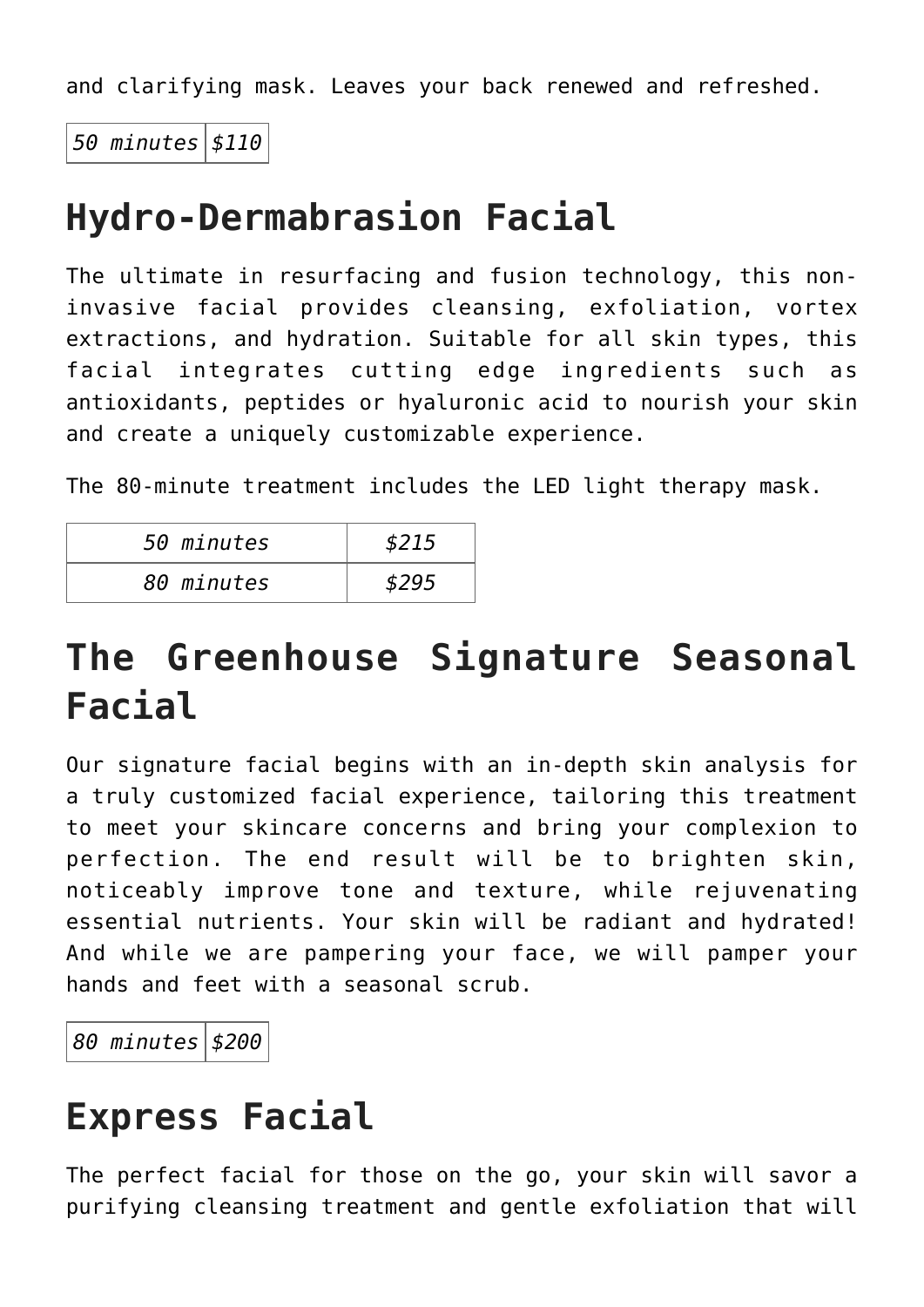remove dead skin cells. A facial massage completes the treatment, leaving your skin refreshed and renewed.

*30 minutes \$89*

# Customize Your Facial

#### **Microdermabrasion**

One of the easiest and most effective anti-aging treatments microdermabrasion has many benefits: including softening fine lines and wrinkles, smoothing coarsely textured skin, decreasing the appearance of shallow scars, decreasing pore size and reducing superficial hyperpigmentation.

| Face       | \$55 |
|------------|------|
| Neck       | \$55 |
| Decollate  | \$55 |
| Lower Arms | \$55 |
| Hands      | \$55 |

#### **Microneedling**

Also known as Collagen Induction Therapy, this minimally invasive treatment helps boost your collagen and elastin production. By creating microchannels on your skin, this treatment promotes your body's natural healing processes and encourages tissue production. Microneedling reduces the appearance of acne scars, hyperpigmentation, sun damage, fine line and wrinkles. For maximum results, this treatment is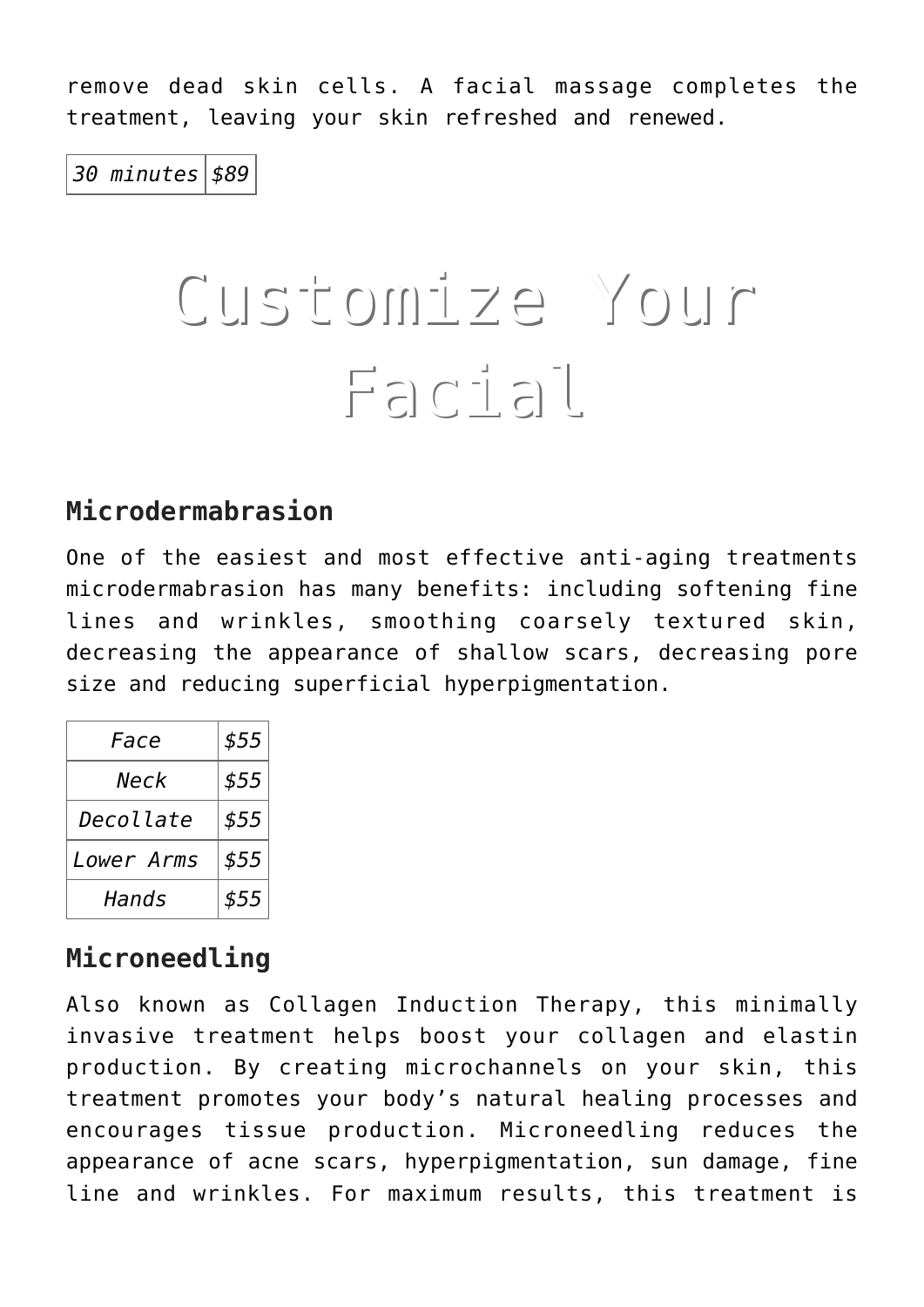recommended to be done in a series of 3 to 6.

| 1 Treatment  | \$215 |
|--------------|-------|
| 3 Treatments | \$195 |
| 6 Treatments | \$170 |

#### **LED Light Therapy Mask**

This professional mask not only uses LED light therapy to provide a multitude of skin rejuvenation treatments to the face and neck, but also incorporates the use of galvanic currents to further enhance results. This can be used with chemical peels, facials, microdermabrasion or as a treatment by itself.

- **Red LED:** Scientific studies and dermatologist agree that LED Red Light Therapy not only reduces inflammation, irritation, and redness but it also increases the production of collagen and elastin to give the skin a firm, more youthful appearance or;
- **Blue LED:** For those with acne-prone or oily skin, this gentle treatment targets the top layers of the skin to eliminate bacteria or;
- **Yellow LED:** Soothes, heals, and revitalizes the skin while reducing the redness associated with rosacea and improving the lymphatic flow to boost the immune system.



#### **Dermaplaning**

This skin care treatment removes dead skin cells and vellus hair, aka peach fuzz, to leave your skin feeling smooth and supple. You skin is gently exfoliating using a surgical sterile scalpel. The benefits are instantaneous, with no downtime.

*30 minutes \$75*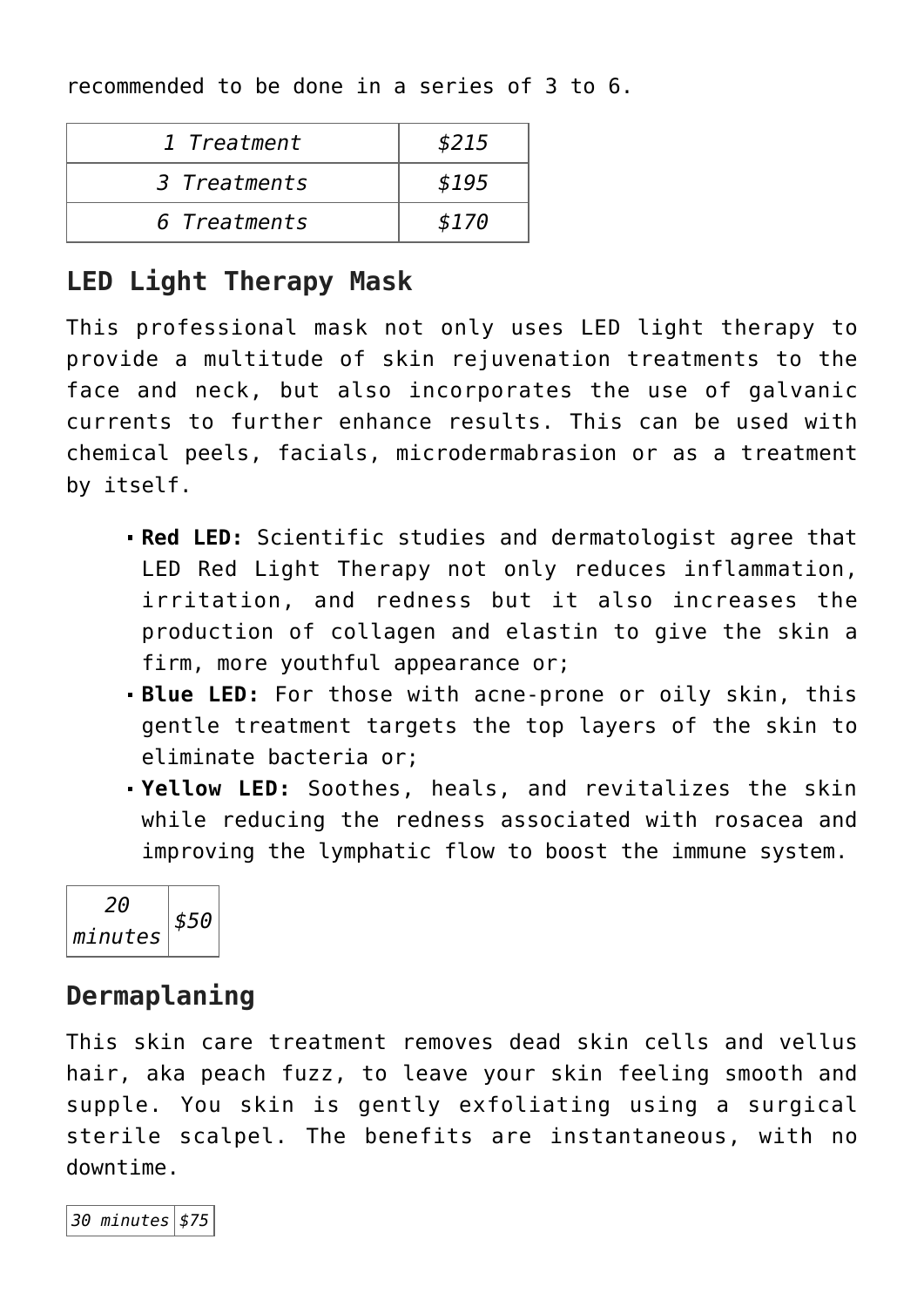#### **Mild Aromatic Fruit Peel**

This supercharged fruit peel rejuvenates skin without irritation and no downtime. It is ideal to boost any of our facials to add an extra glow.

#### **Exfoliate and Heal Peel**

This peel is composed of several effective key ingredients including lactic acid, salicylic acid, kojic acid, hydroquinone acid and aloe to provide the perfect balance of exfoliation and nourishment. This treatment is recommended for all skin types to heal and enrich the skin for a brighter and smoother texture.

#### **Spa Therapy for Feet**

A foot relief treatment, this customized solution focuses on resolving roughness, dryness and discomfort. A batch compress, a gentle plant scrub, a hydrating and circulatory massage will bring your feet back to life.

*25 minutes \$50*

#### **Spa Therapy for Hands**

This silky hand treatment focuses on resolving roughness, dryness and discomfort. A marine batch compress, a gentle plant scrub, a hydrating and circulatory massage will give your hands a well-deserved revitalization.

*25 minutes \$50*

#### **Lip Treatment**

A must-have lip treatment that instantly exfoliates dry, chapped skin while visibly plumping the lip contour. A gentle

**\$50**

**\$50**